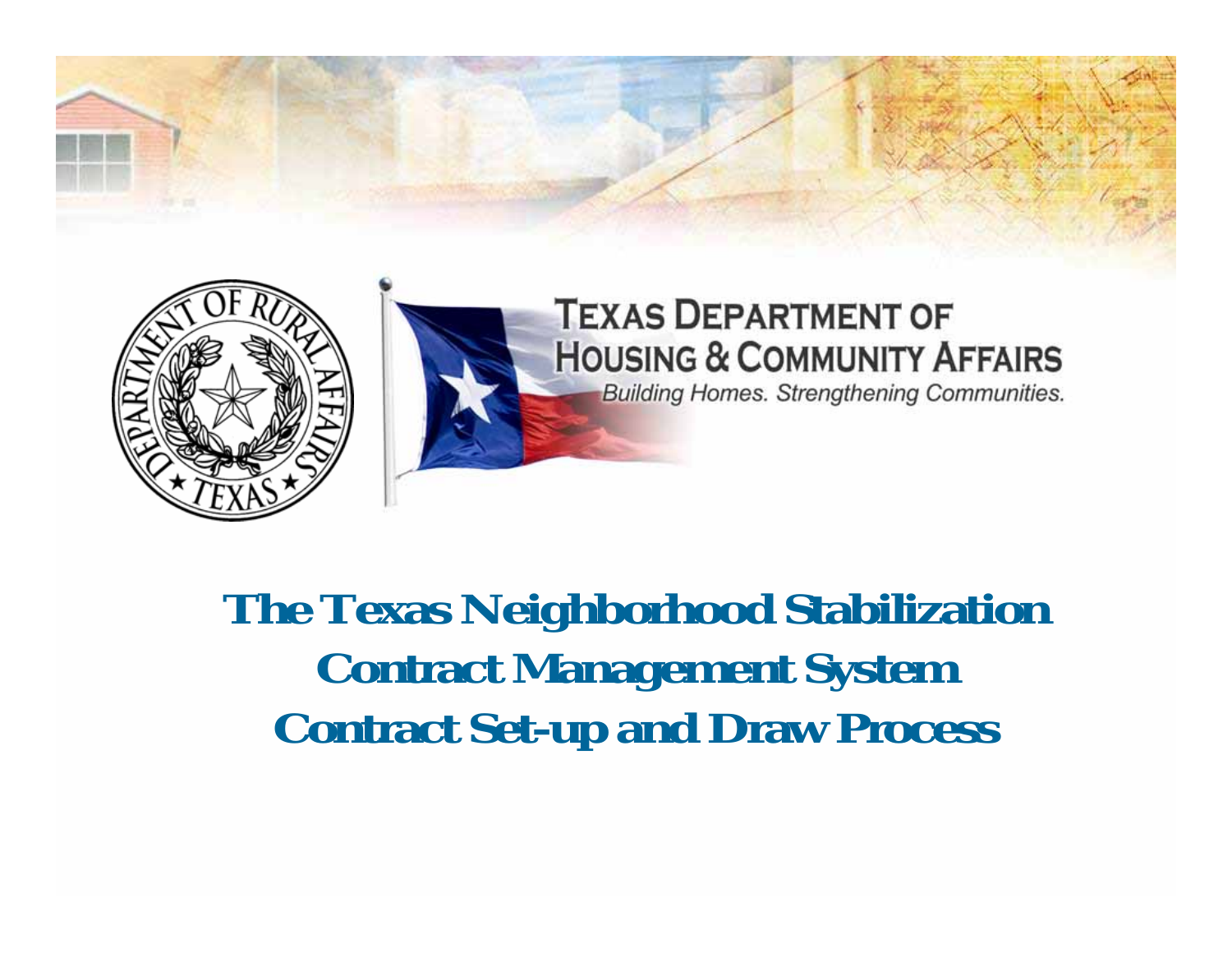### **Select Pool Subrecipients**

#### Select Pool Subrecipients

- Contracts managed by TDRA Staff
- Use TDHCA Contract Management System for Project Setup and Draws
- TDRA Staff will have access to TDHCA CMS to process and approve Set-ups and Draws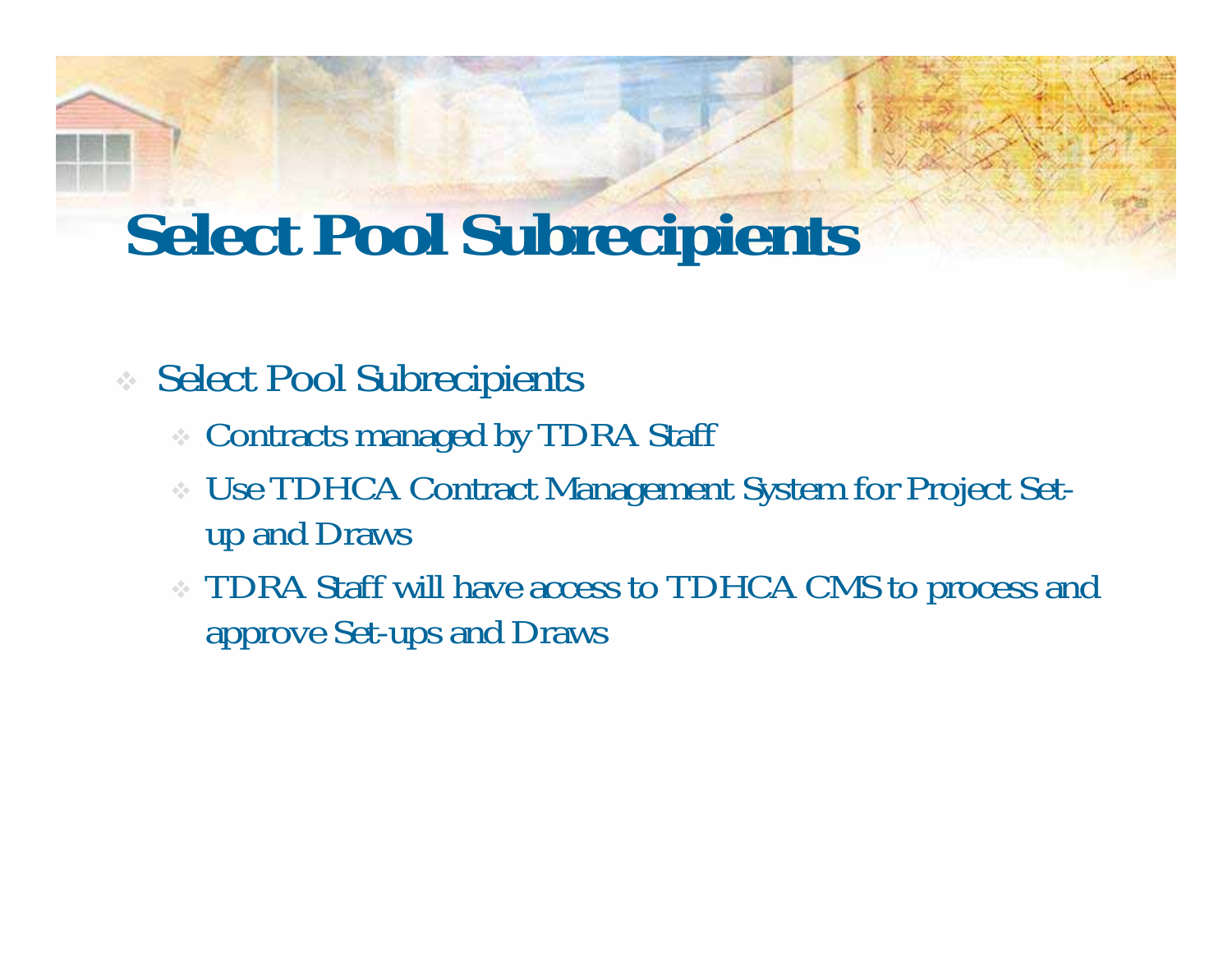# **Terminology**

- Activity or Project
	- A single housing unit or multifamily development
- Contract Administrator (CA)
	- The entity that will receive NSP funds. The CA is the organization not an individual
- Contractor
	- The Contractor is the same entity as the CA
	- The company performing rehab or construction is a vendor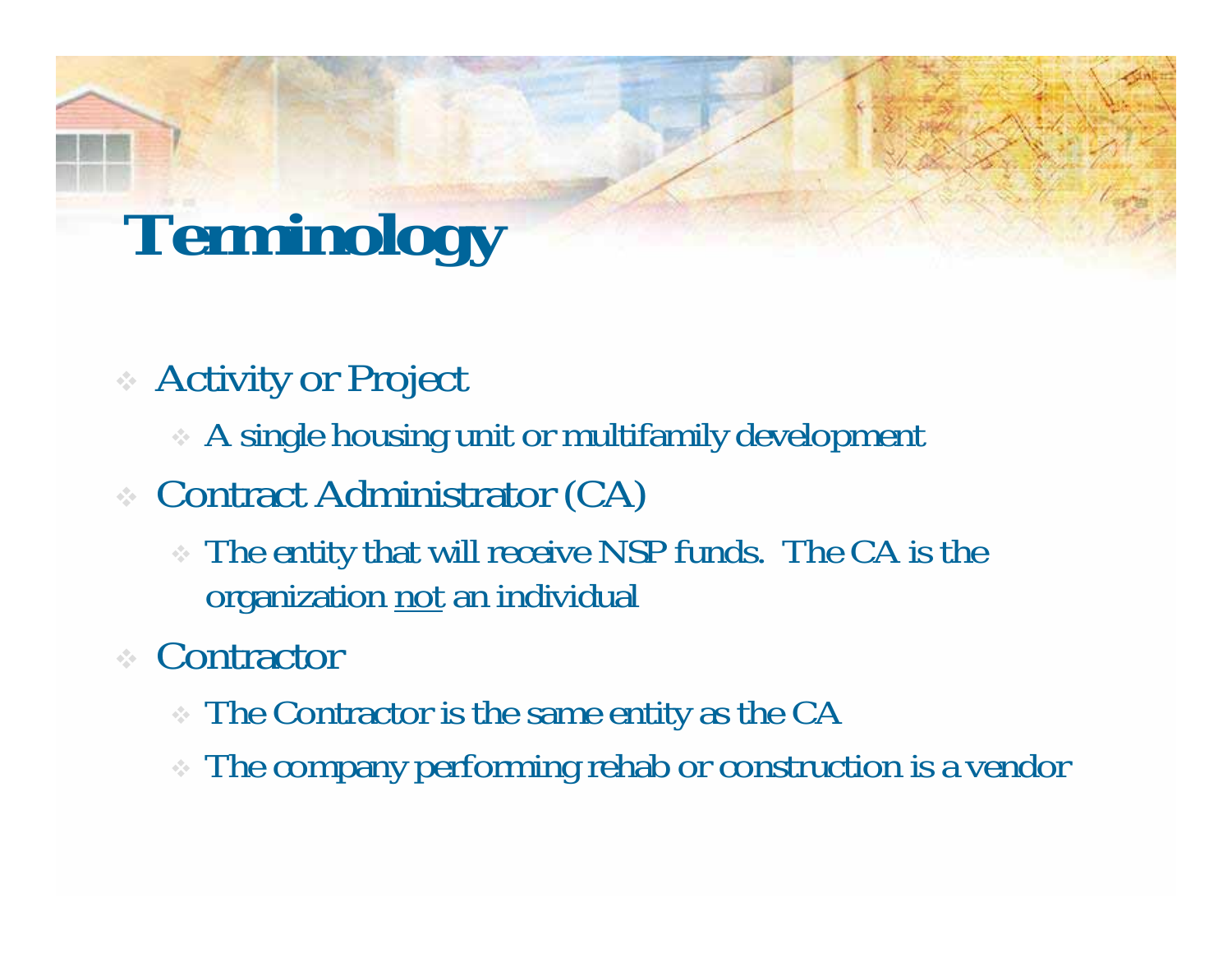### **Setups and Draw Requests**

- **Setup -** Process for entering a specific address into the Contract Management System
	- Commits NSP funds for the project
- **Draw Request** Process for requesting the transfer of funds
	- Reimburse eligible costs
	- Funds to be provided to Title for closing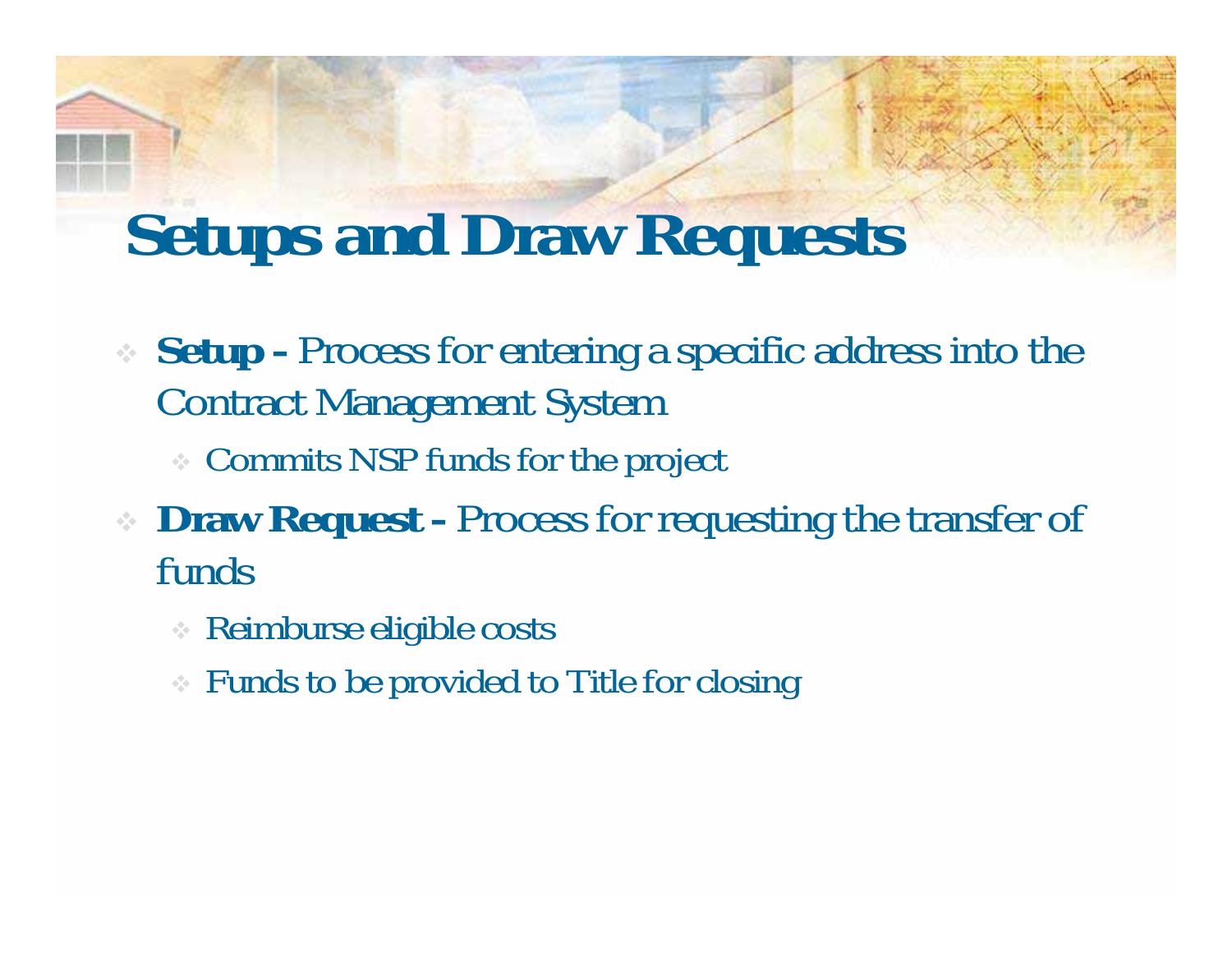# **Types of Costs**

### Administrative

- Not directly attributable to a specific Project
- Project
	- Directly attributable to a specific Project
- Flexible
	- May be submitted as either Administrative or Project costs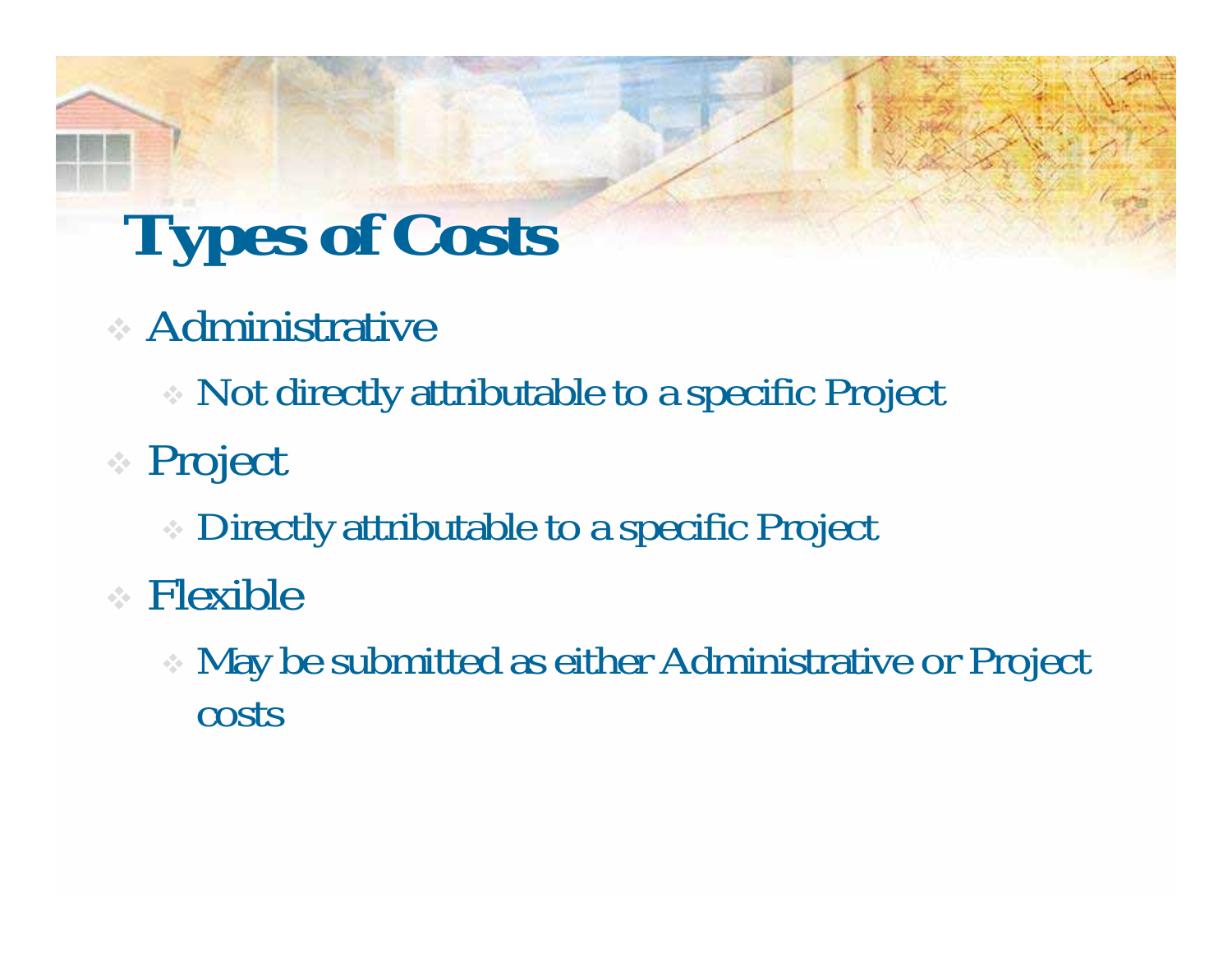### **Administrative Costs**

- Necessary and reasonable for administering the Contract, but are not directly attributable to a specific Project
	- Salaries and wages
	- Management and oversight
	- Outreach activities
	- Office supplies and/or equipment
	- Affirmative marketing for NSP-Assisted units
	- Tiered portion of Environmental Review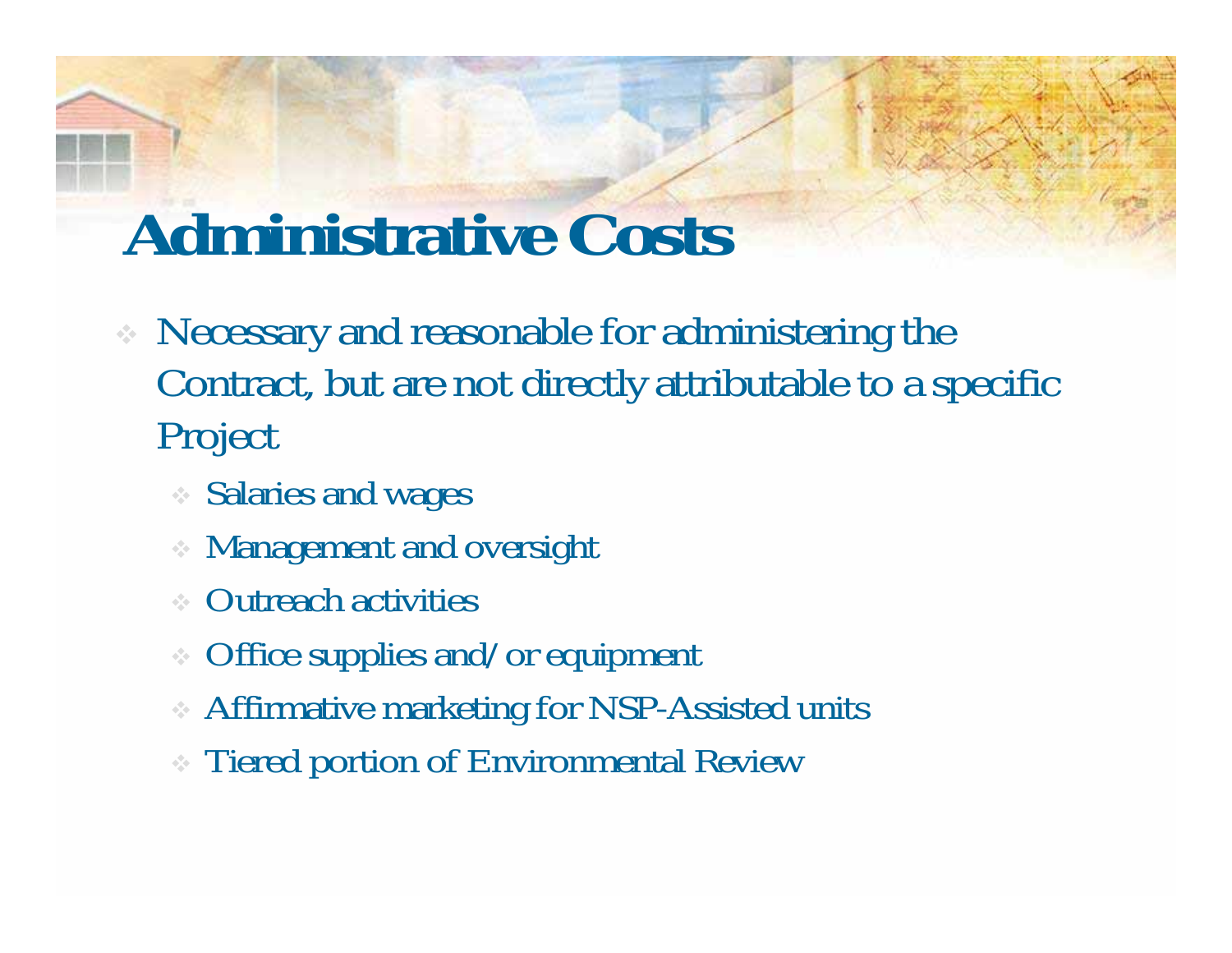## **Project Costs**

 Necessary and reasonable costs that are directly associated with a specific Project

#### **Hard Costs**

- Acquisition
- Rehabilitation or construction
- $\sigma_{\rm eff}^{\rm 2}$  . Homebuyer Financing or Assistance

#### ❖ **Soft Costs**

- Closing costs
- ÷ Legal and accounting fees
- Appraisals and surveys
- **Inspections**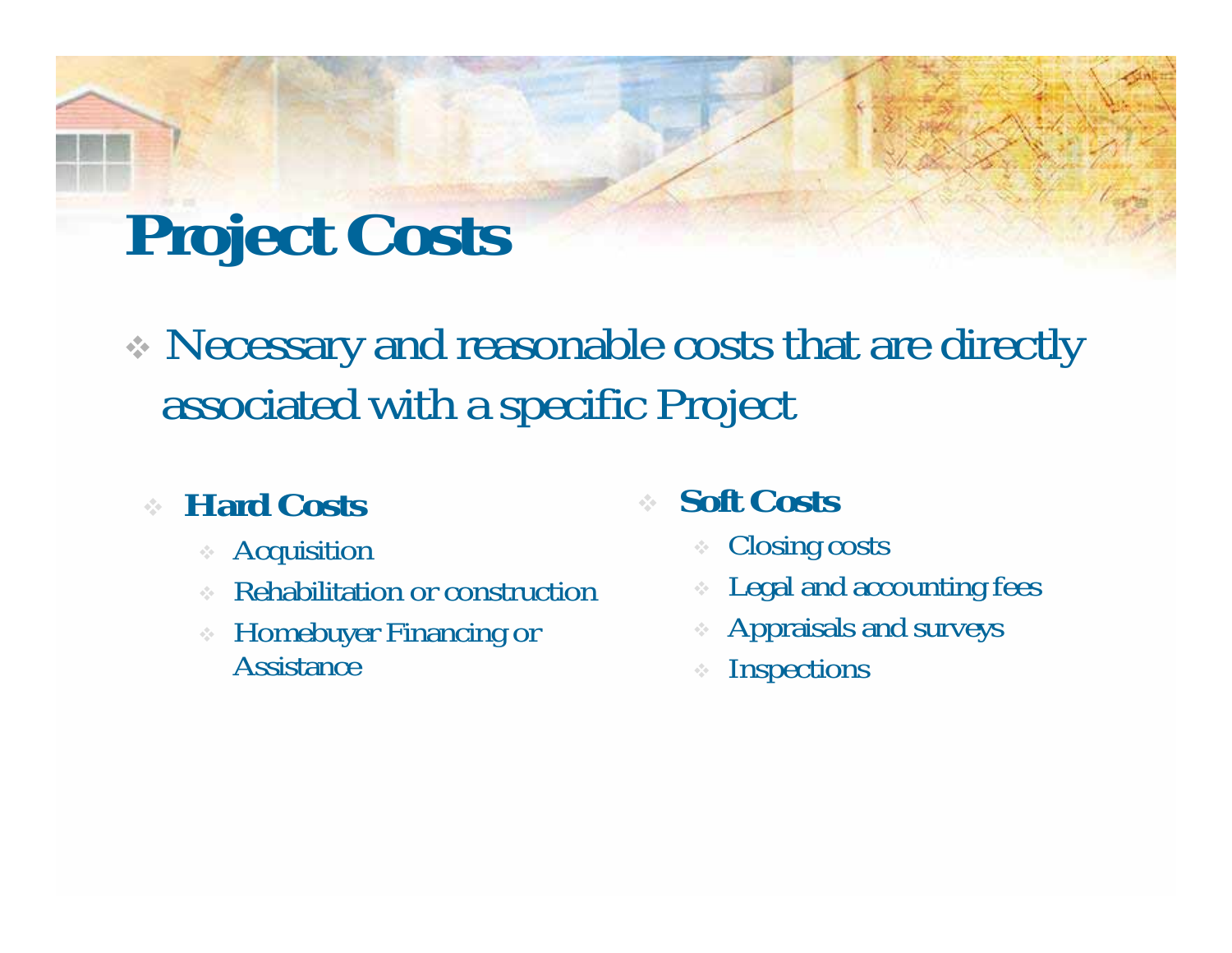# **Flexible Costs**

- Certain costs may be charged as EITHER administrative OR soft costs
- Flexible costs include, but are not limited to:
	- Homebuyer Education
	- Application intake and processing
	- Credit reports
	- Documentation preparation
	- Inspections
	- Procurement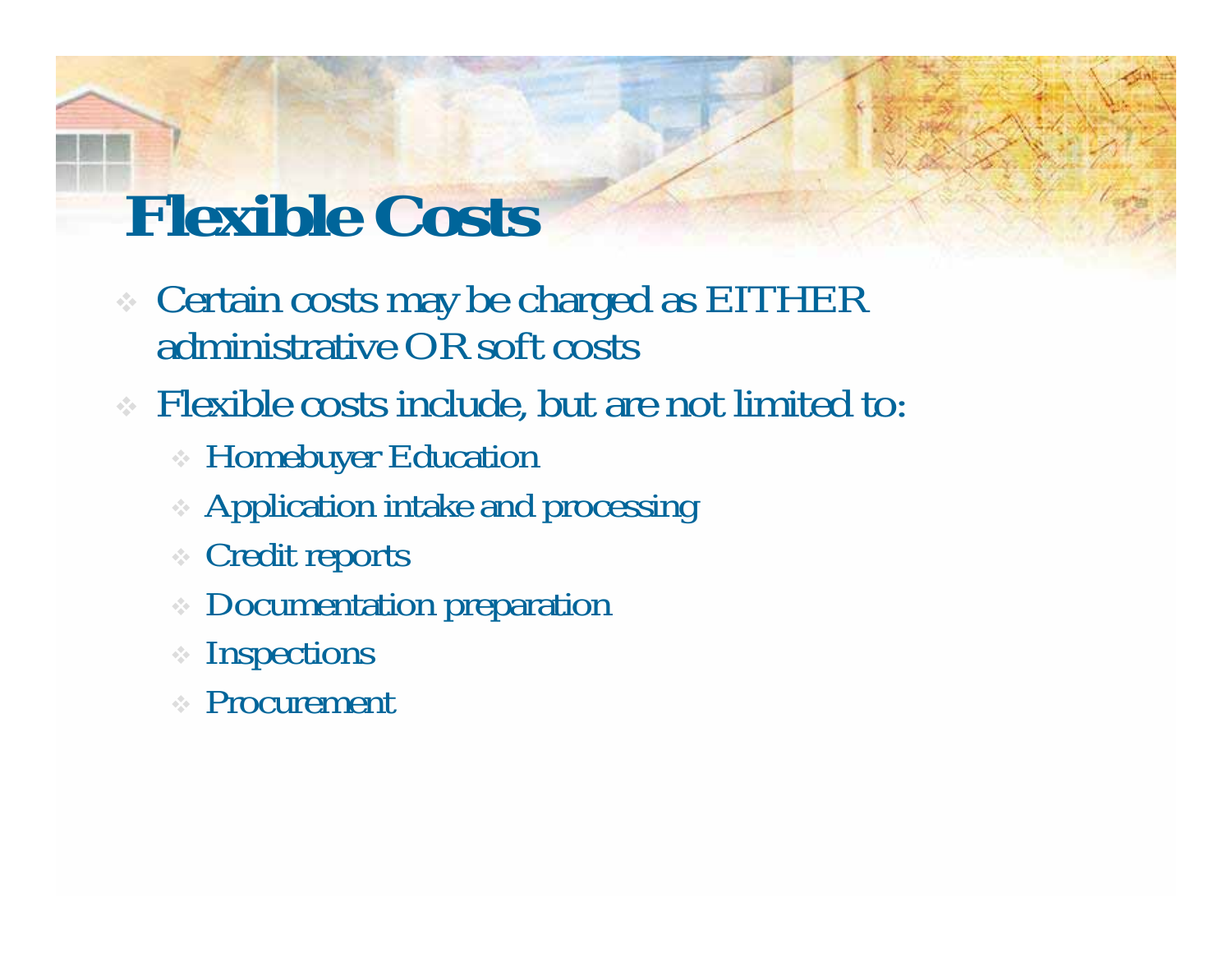## **Flexible Cost Considerations**

- Charging a flexible cost to a specific Project has implications
	- Project costs count toward maximum Activity Delivery percentage
	- If Project is not completed, all soft costs must be spread across allowable Activity Delivery percentage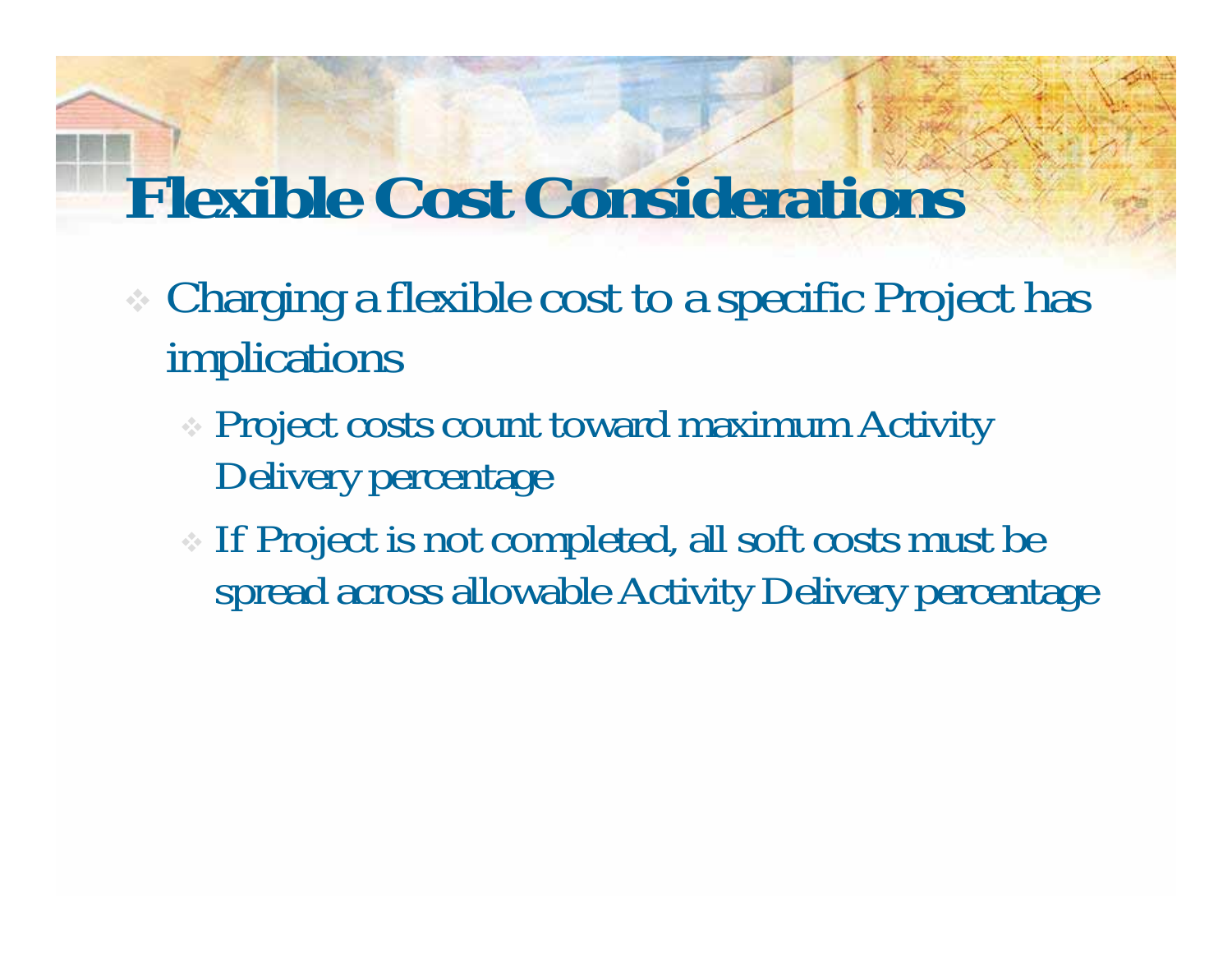### **Activity Delivery Costs**

- Each Program Activity has a specific Activity Delivery Cost Limit
- Limit is calculated as a percentage of the total unit or property cost
	- $\times$  Unit Cost  $=$  \$100,000
	- Activity Delivery Limit  $= 10\%$
	- Maximum Activity Delivery Amount = \$10,000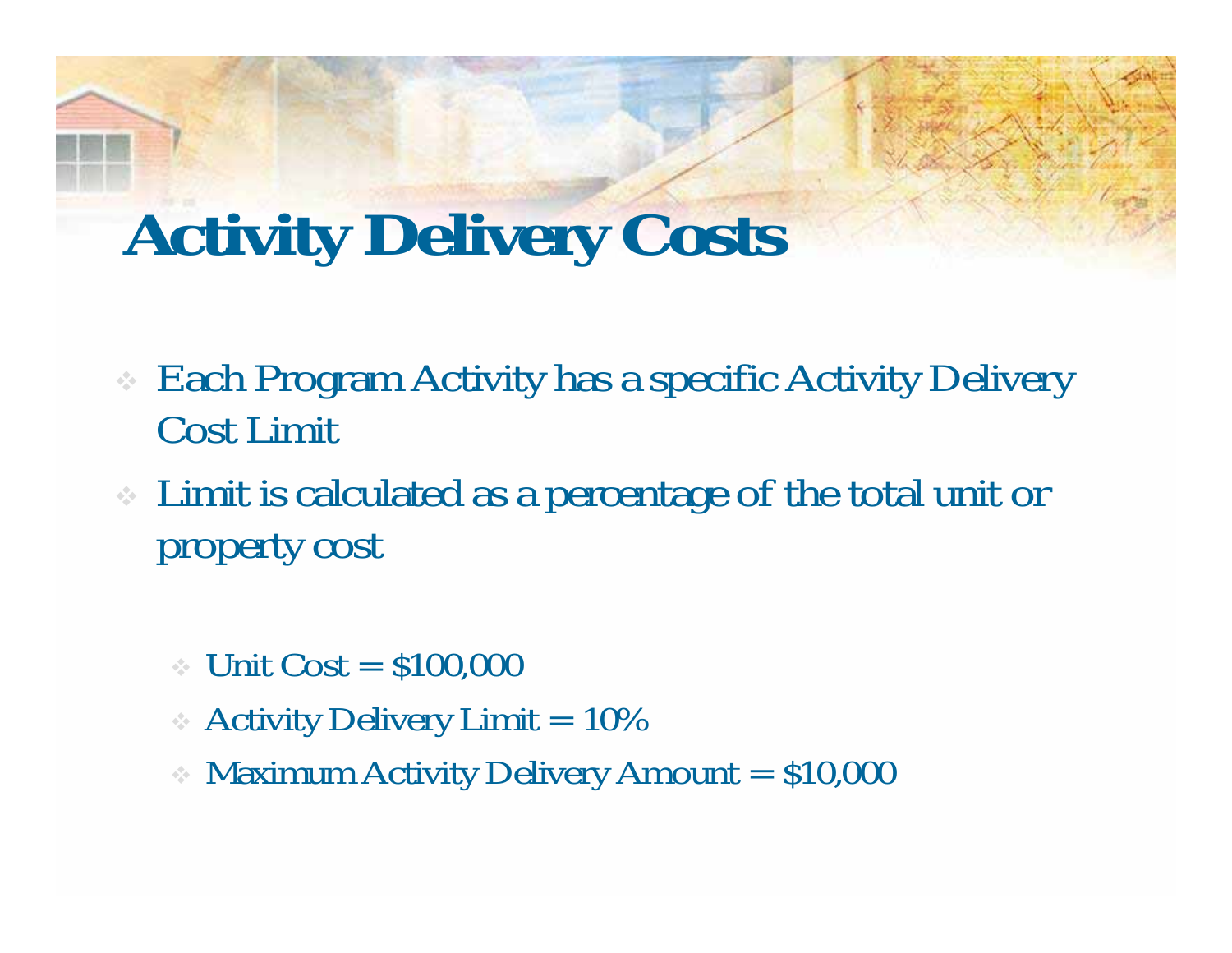### **Activity Delivery Costs**

#### Activity Categories

- A Financing Mechanisms: 10%
- B Purchase and Rehabilitation: 20%
	- Purchase Only: 15%
- $\cdot$  C Land Bank: 20%
- $\cdot$  D Demolition: 5%
- E Acquisition and Redevelopment: 20%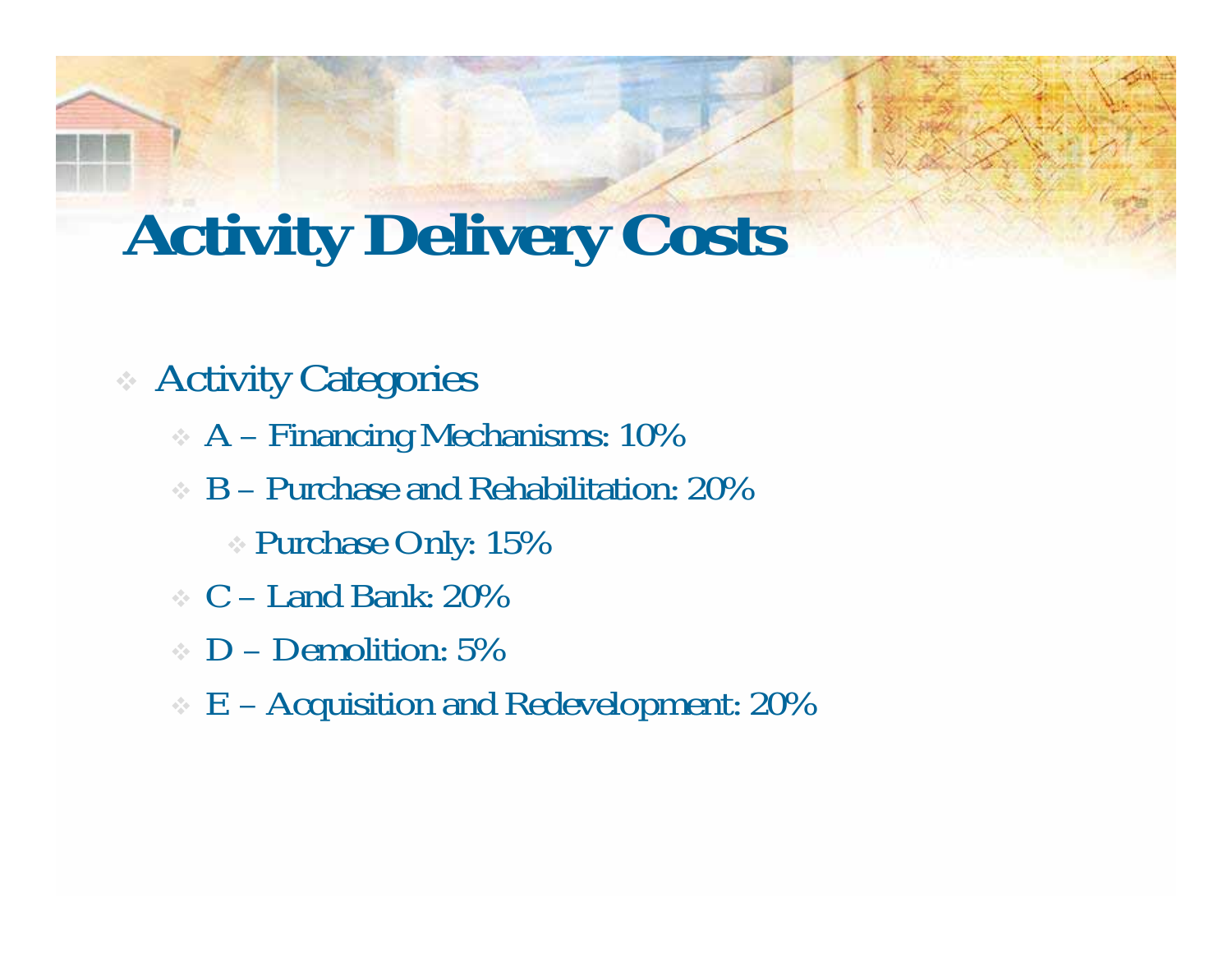# **Support Documentation**

- Paperwork must verify the data submitted for requests:
	- Setup
	- Loan document preparation
	- Disbursements
- Additional Support Documentation may be required
- Setups and Draw Requests will not be processed until complete Support Documentation has been received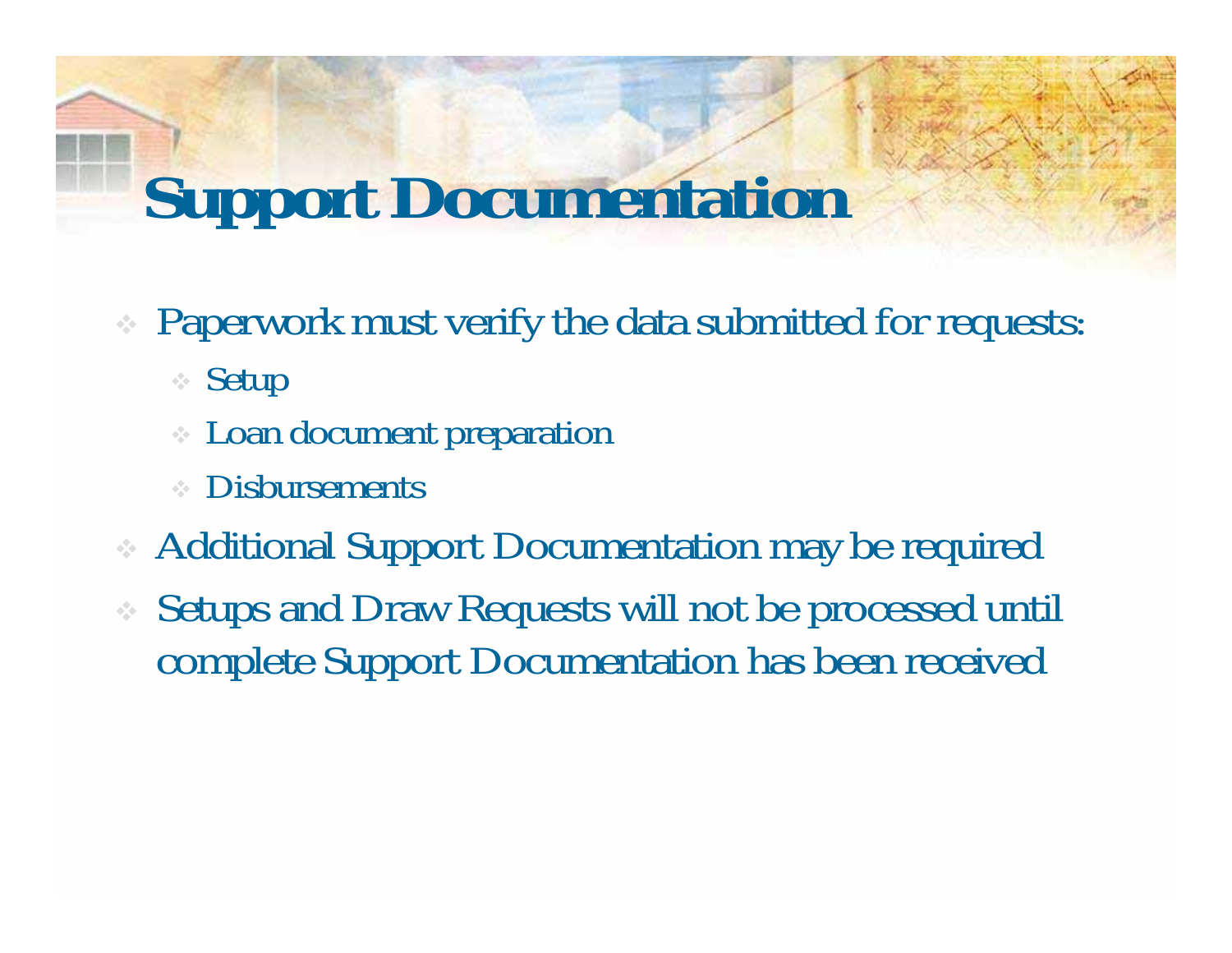### **Support Documentation**

- Third-party soft costs must be supported with adequate documentation:
	- Appraisals, if applicable
	- Title Reports and Title Commitments
	- Recording fees
	- Legal and accounting fees
- Provide documentation electronically
	- Attachment in contract management system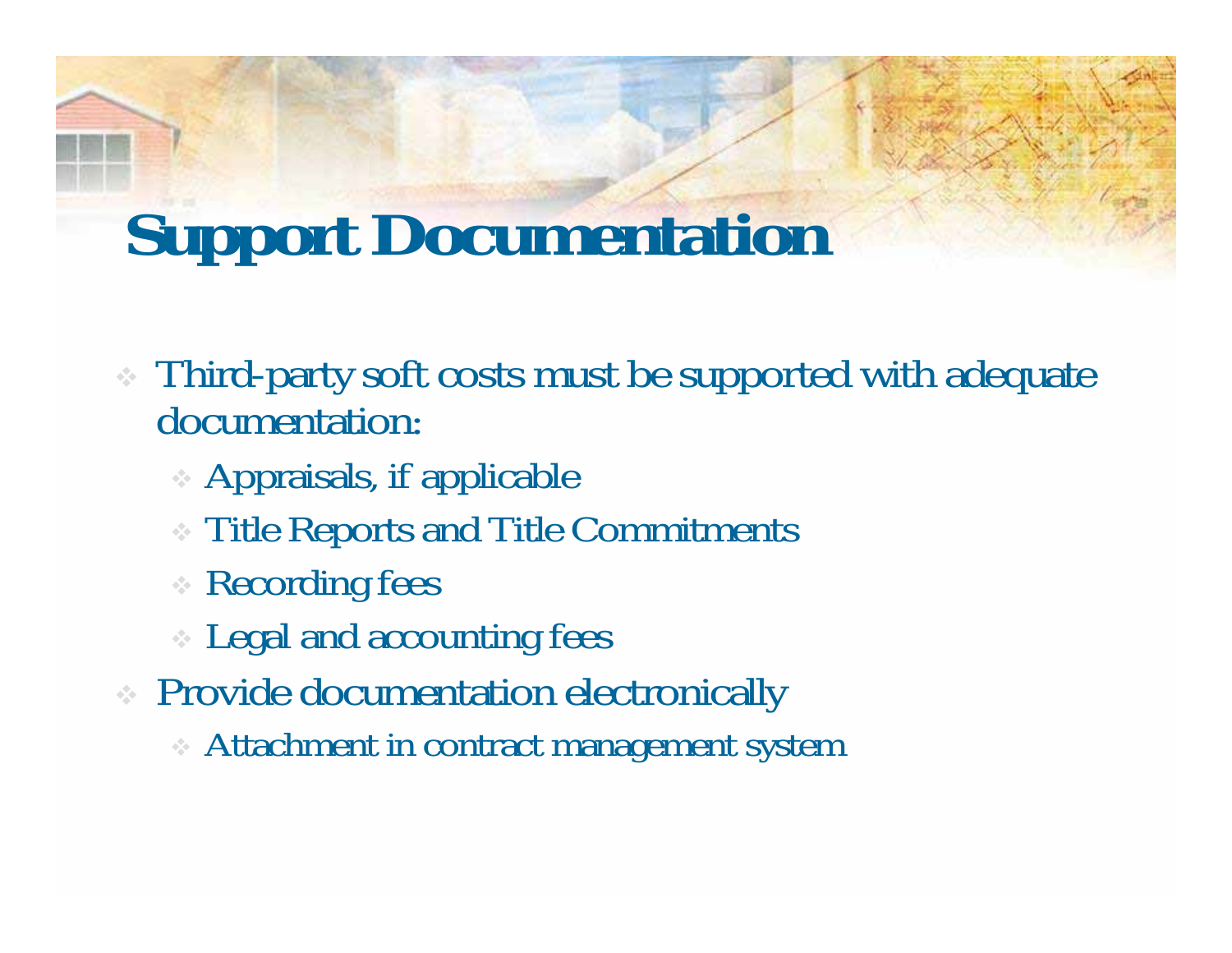## **Texas NSP Documents and Records**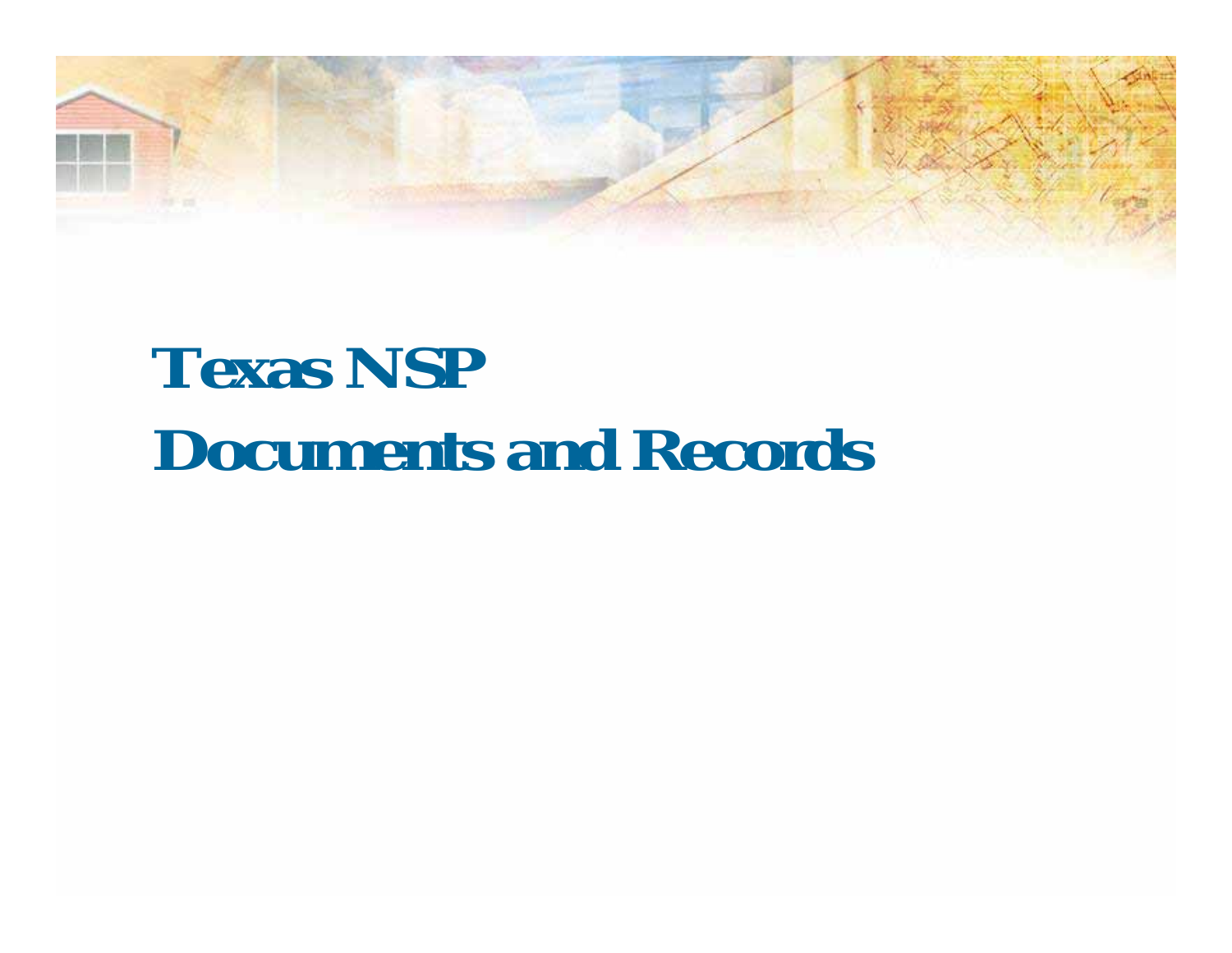### **Recordkeeping Requirements**

- Keep all NSP records at your regular place of business
- Keep all NSP records for five (5) years after contract has closed
- Keep all copies of all documents submitted to the State
- Files may be reviewed by the State, or by HUD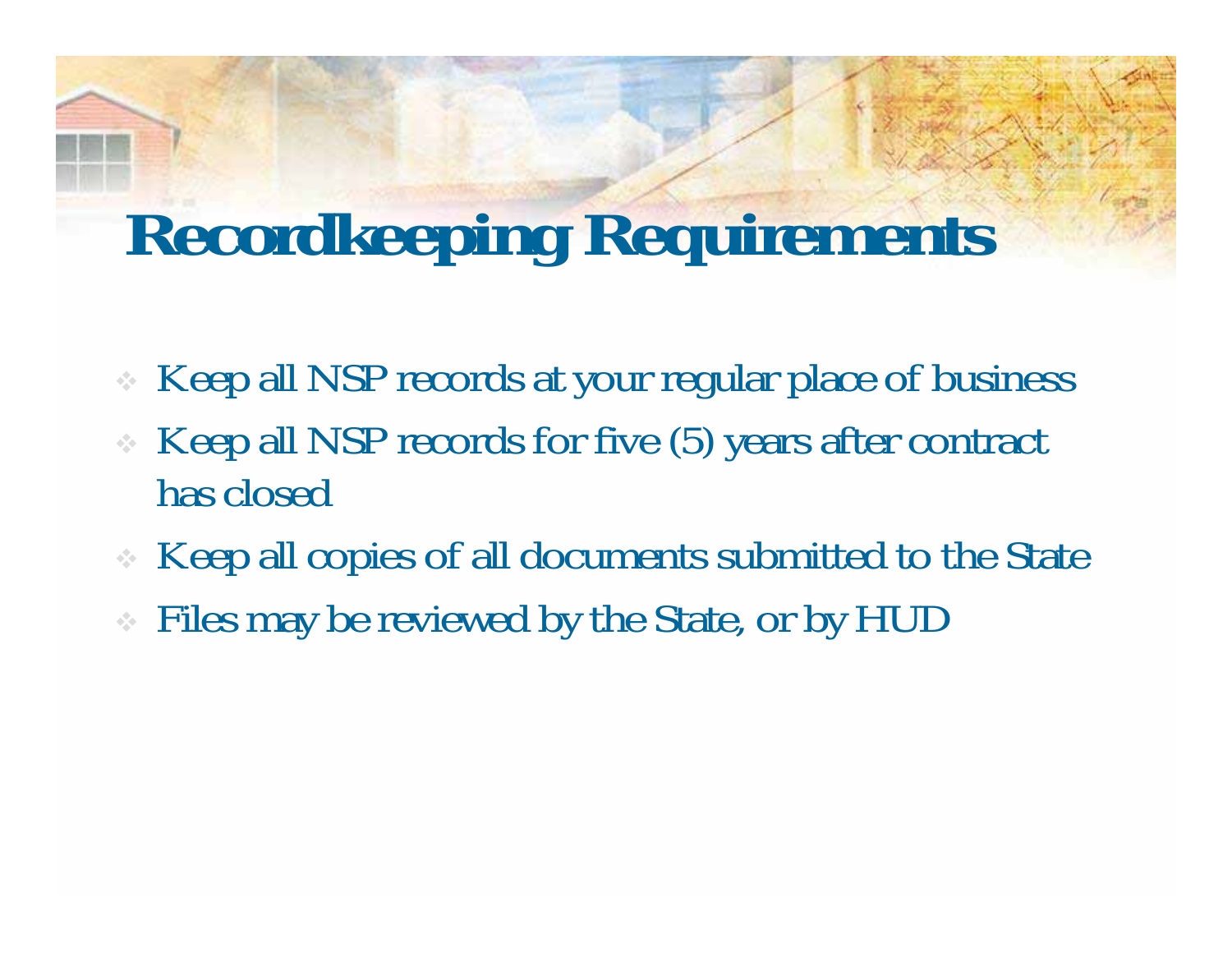# **Create 3 Types of NSP Files**



### Program File

 $\frac{1}{2}$ 

❖



 Project Files Create a separate Project File for each address



- Environmental Review Records Tiered
	- Each Activity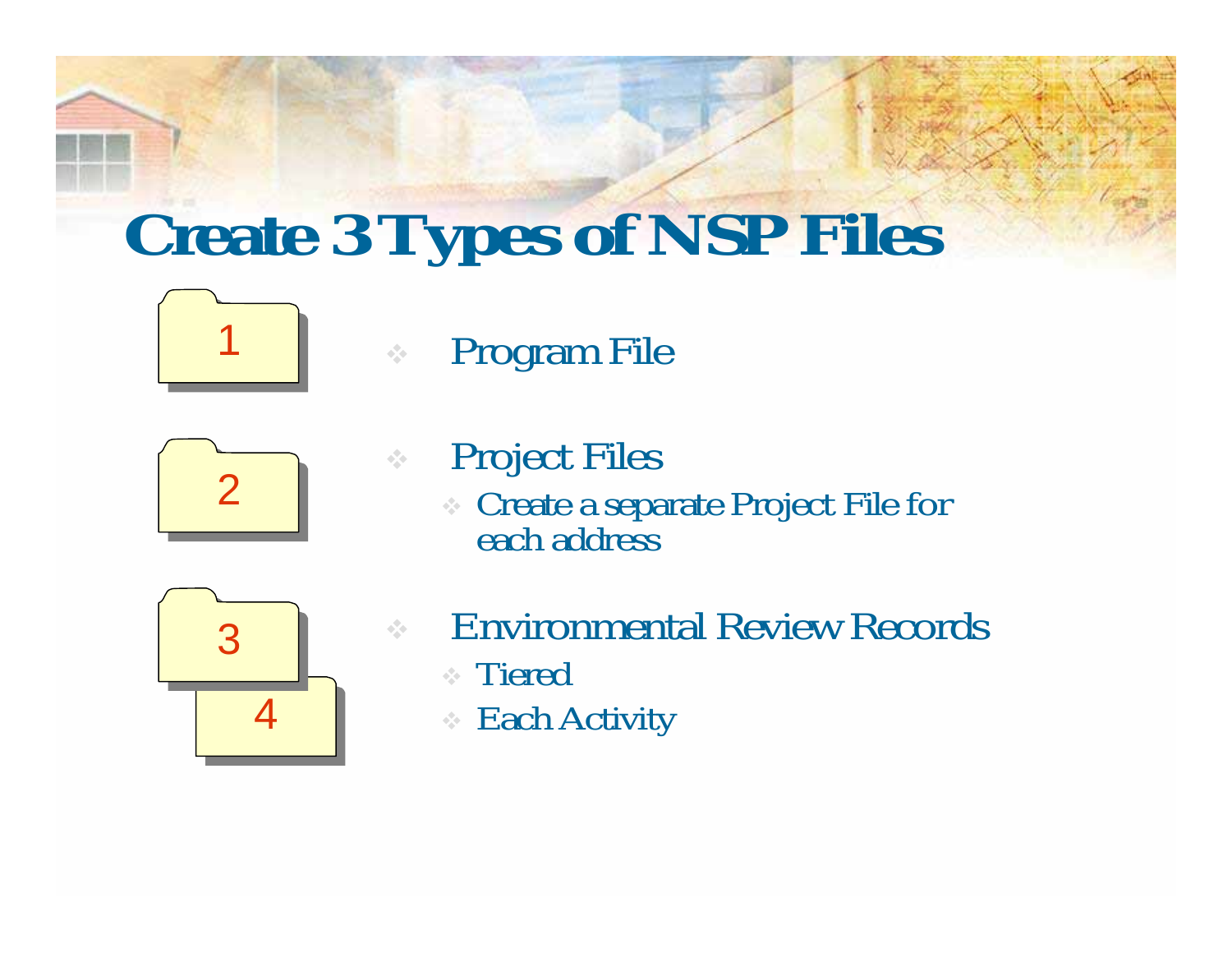# **Program File**

- Documents pertaining to the overall Contract
- Separate sections:
	- NSP Contract
	- Accounting records and receipts
	- Procurement documentation
	- Administrative Draw Requests
	- All other program-related documentation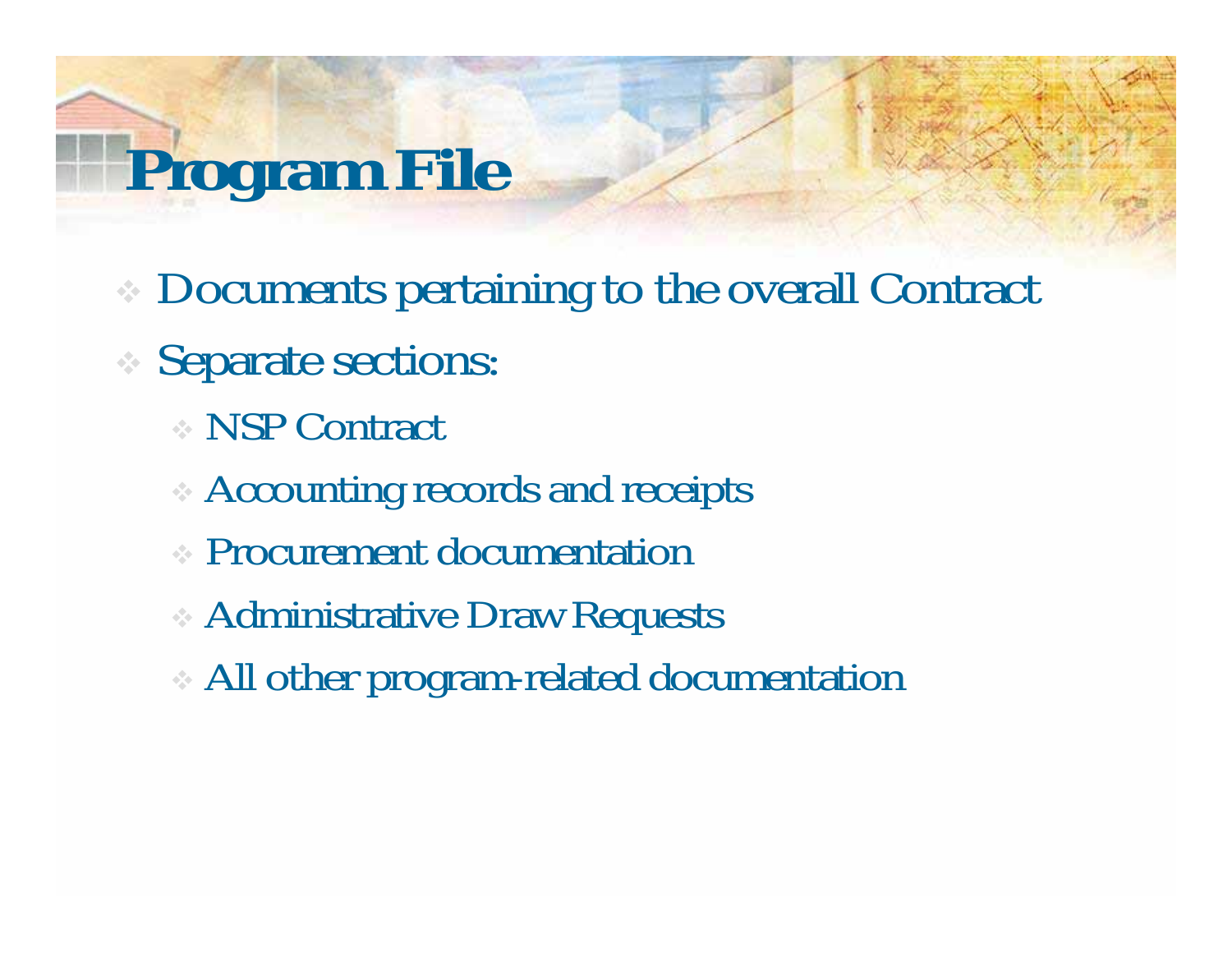# **Project Files**

- Create a separate Project File for each address:
	- Retain all file contents in the order specified
	- State Forms
	- All support documentation obtained or provided during the Homebuyer or Tenant application intake process
	- All verification documentation and information used in the determination of the applicant's eligibility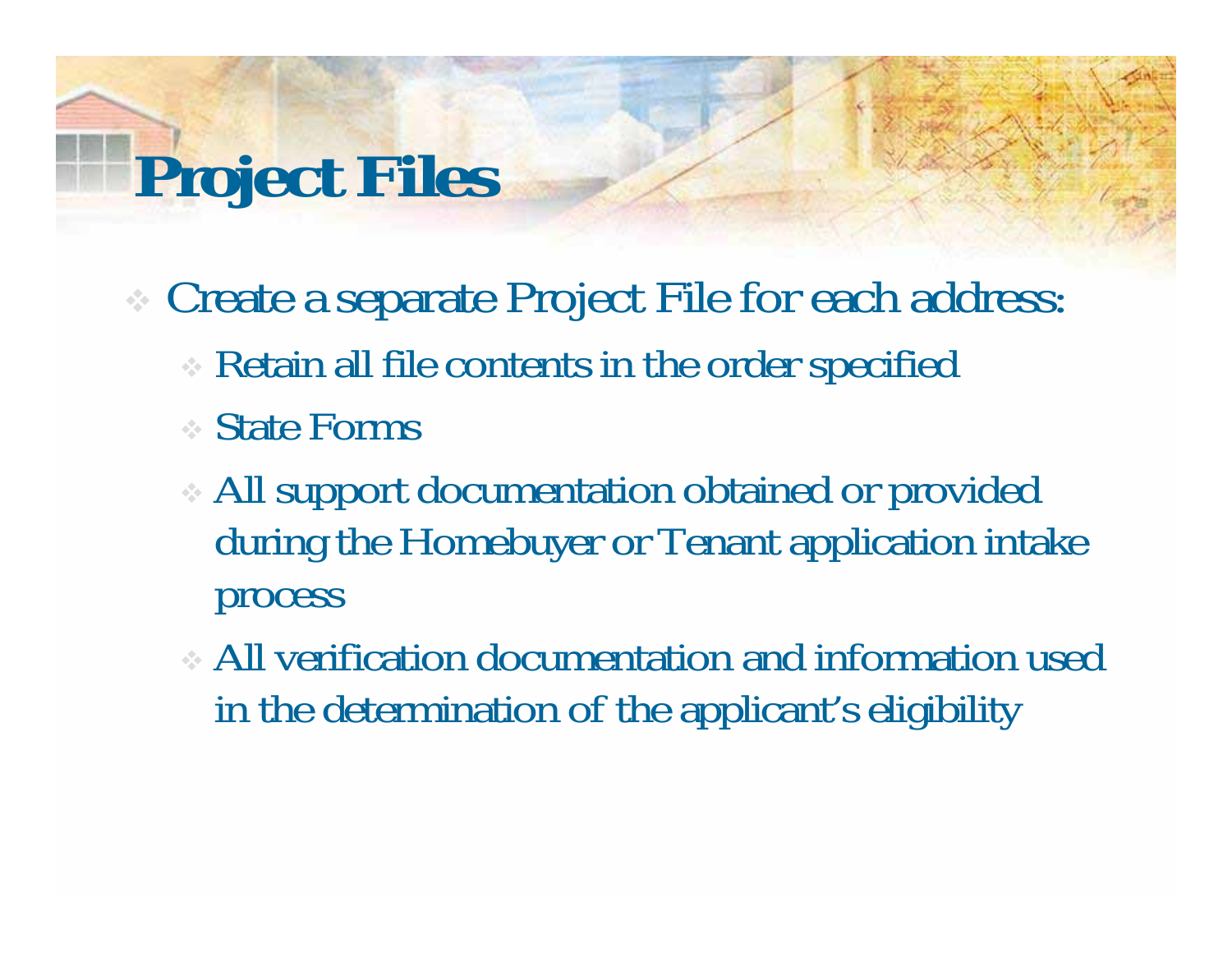## **Project Files**

- Setup and Draw Request documentation
- All Support Documentation regarding the acquisition, rehabilitation/construction, application process
- Loan Closing documentation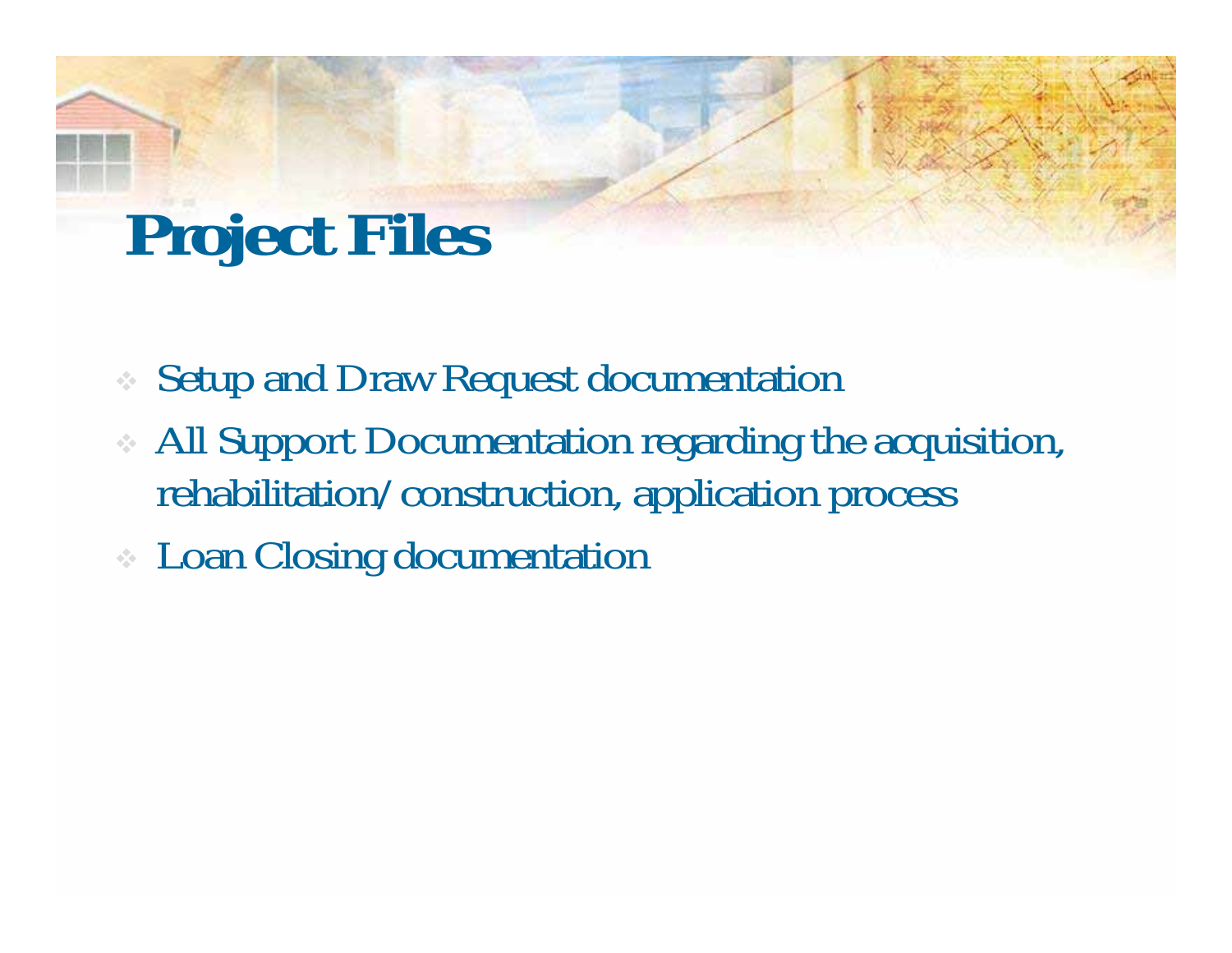### **Environmental Review Record**

- Create a single Environmental Review Record (ERR) for all documentation pertaining to the entire NSP **Contract** 
	- Tiered Review
- Originals must be retained in the dedicated ERR file
- Copies of environmental clearance documentation may also be retained in Project Files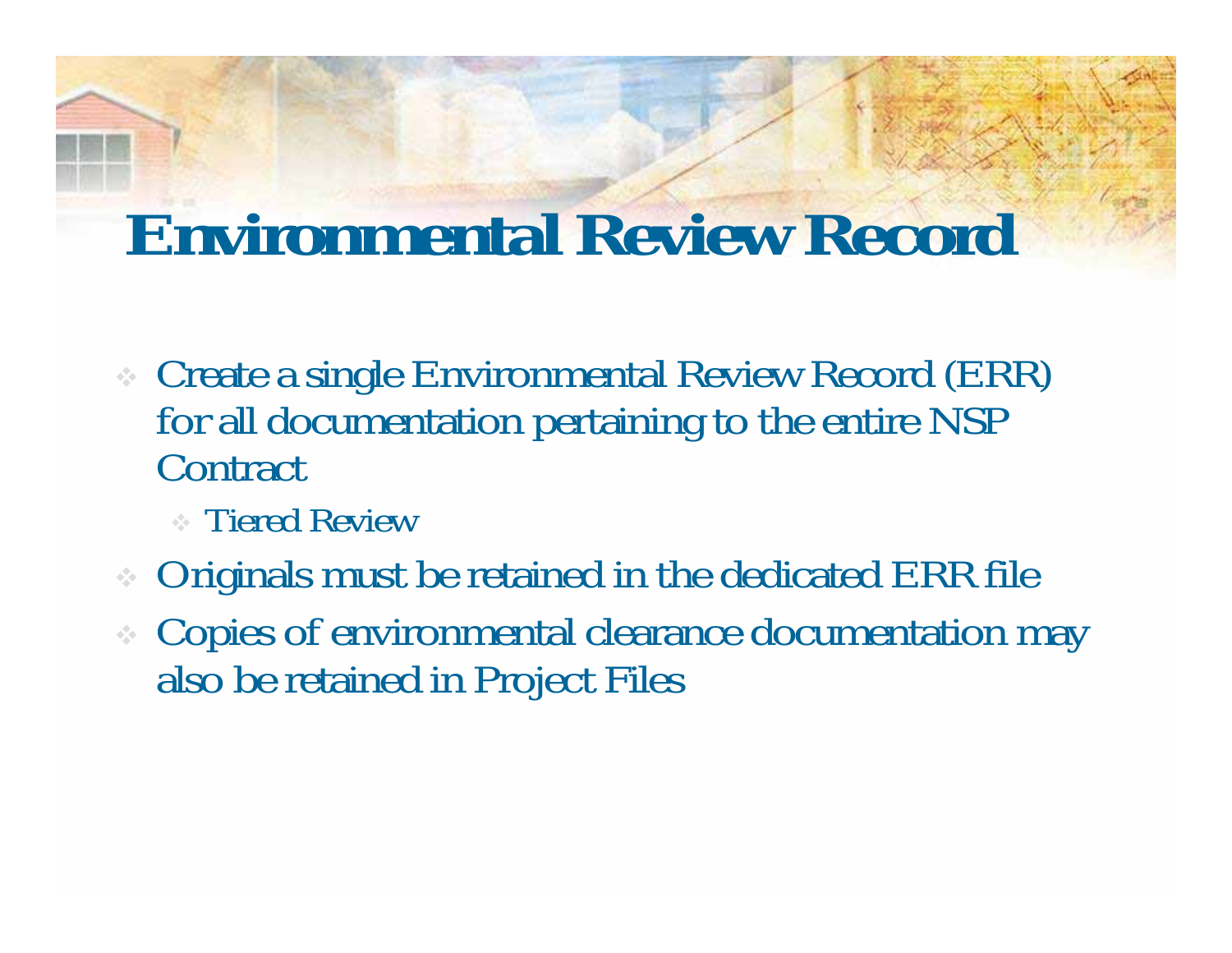### **Use State Forms**

- State forms must be used
	- You may use "custom" forms in addition to State forms if you prefer
- NSP Forms Library on TDHCA website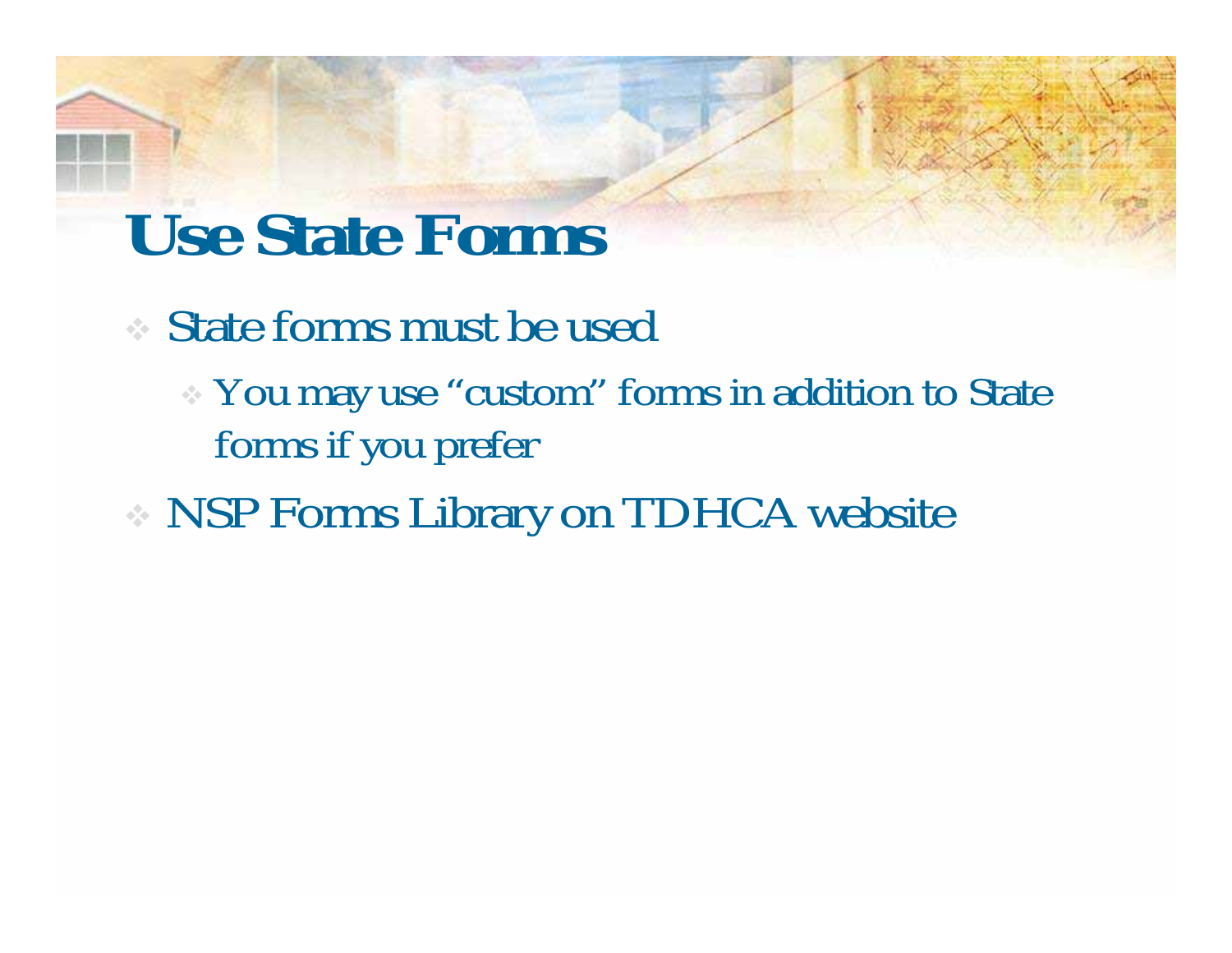# **Texas NSP Contract Management System**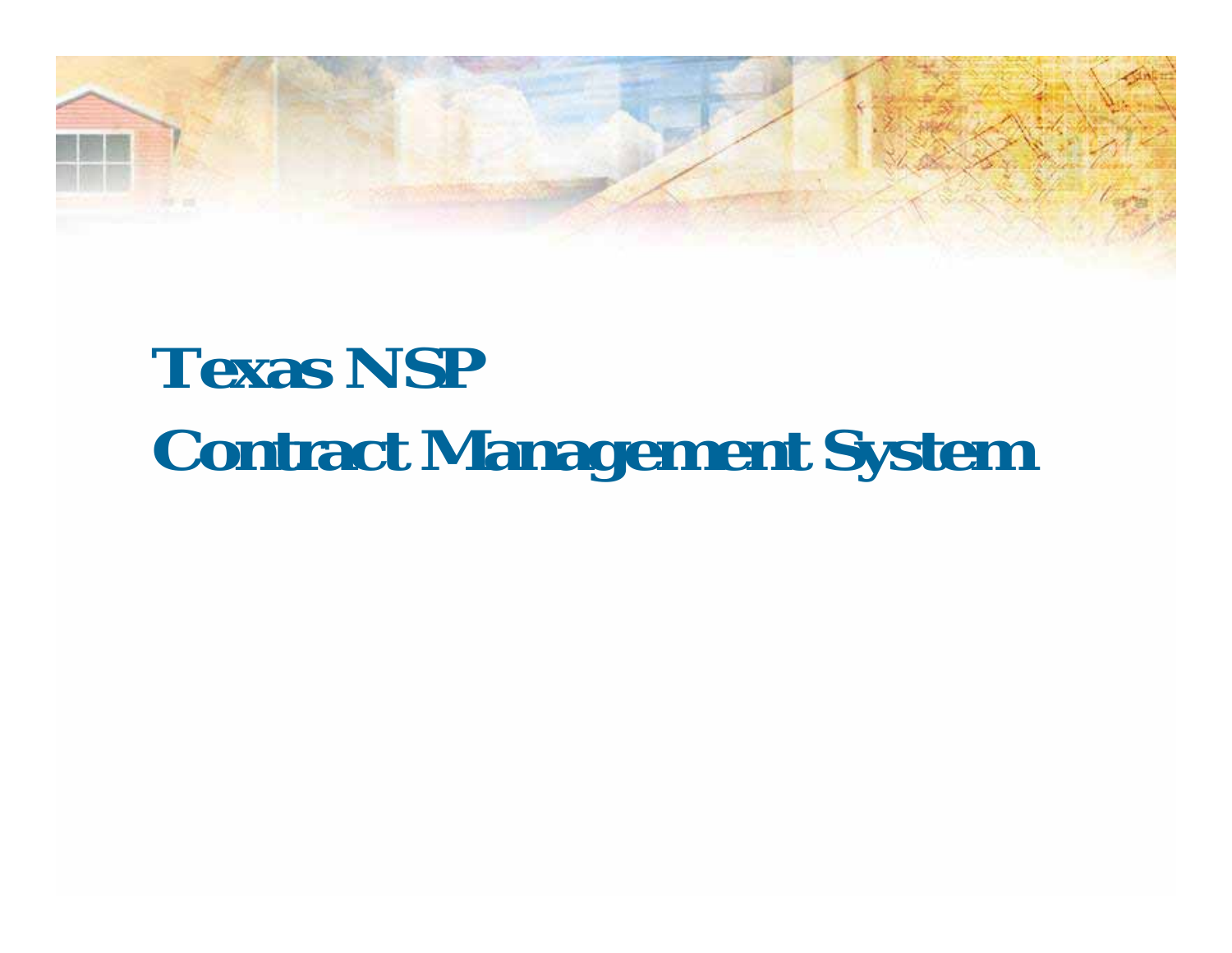### **Access to Contract Management System**

#### Forms required

- $\frac{1}{2} \frac{1}{2}$ *Contract System Access Request Form* (2.01)
- *Texas Application for Payee Identification Number* (AP-152)
- *Vendor Direct Deposit Authorization* (74-176)
- *Environmental Certification of Exemption* 
	- Administrative activities only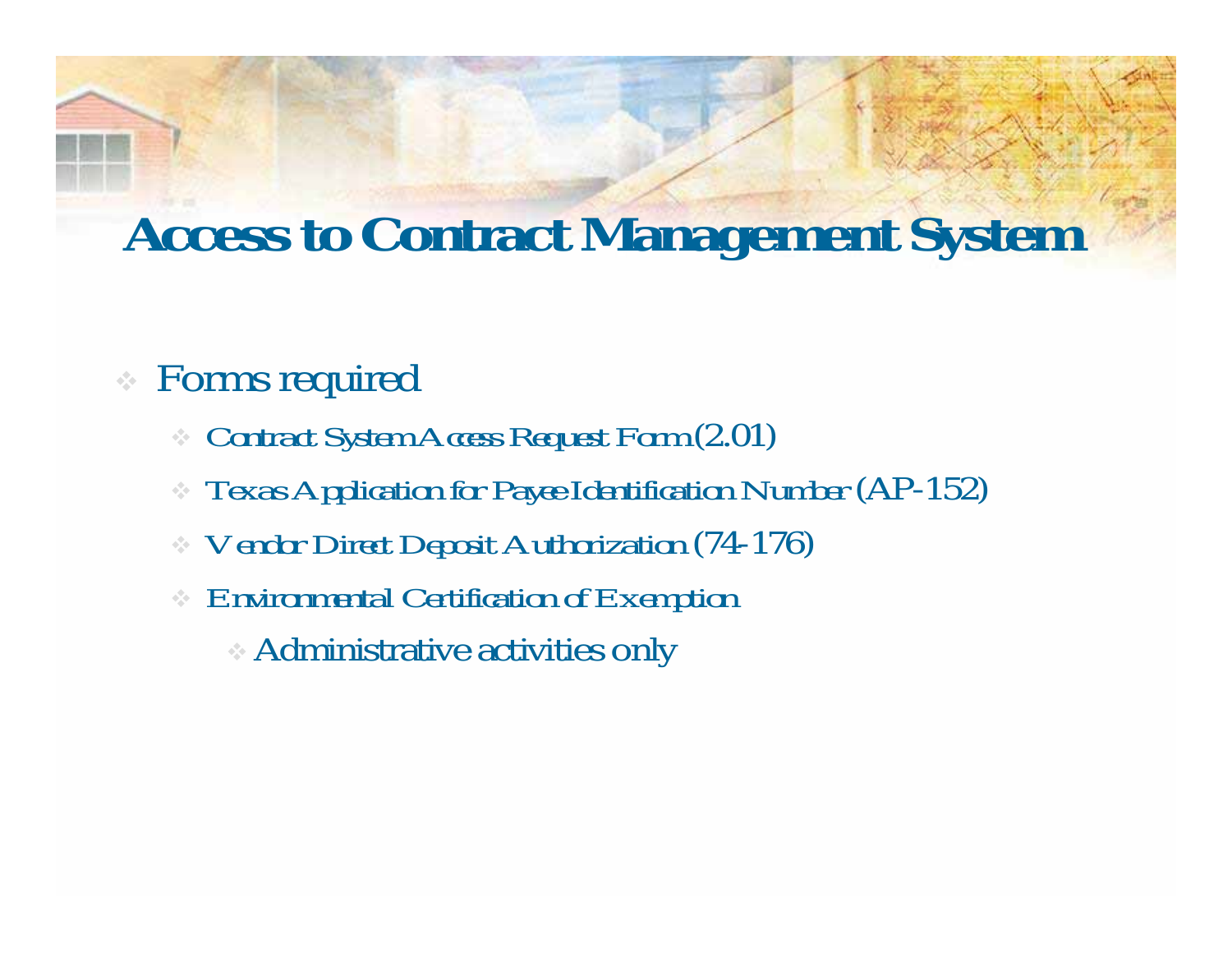### **Access to Contract Management System**

- Setup Requests and Draw Requests require electronic data entry **and then** approval by 2 **separate** individuals:
	- 1st person enters the request data
	- 2nd person approves the request and submits for payment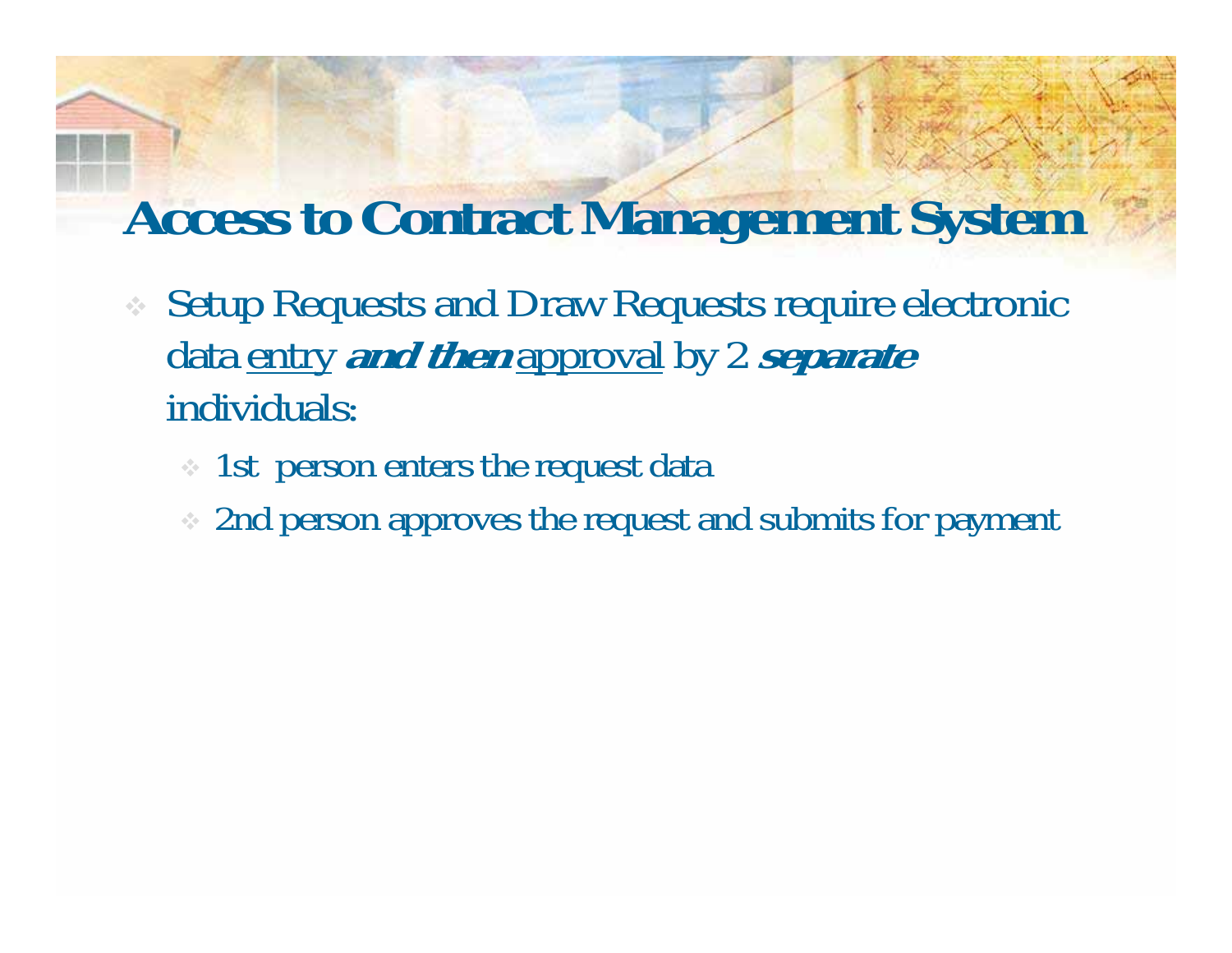### **Access to Contract Management System**

#### Pending requests

- Not approved or submitted by the CA
- Not available on the NSP Program Specialist's notification screen for processing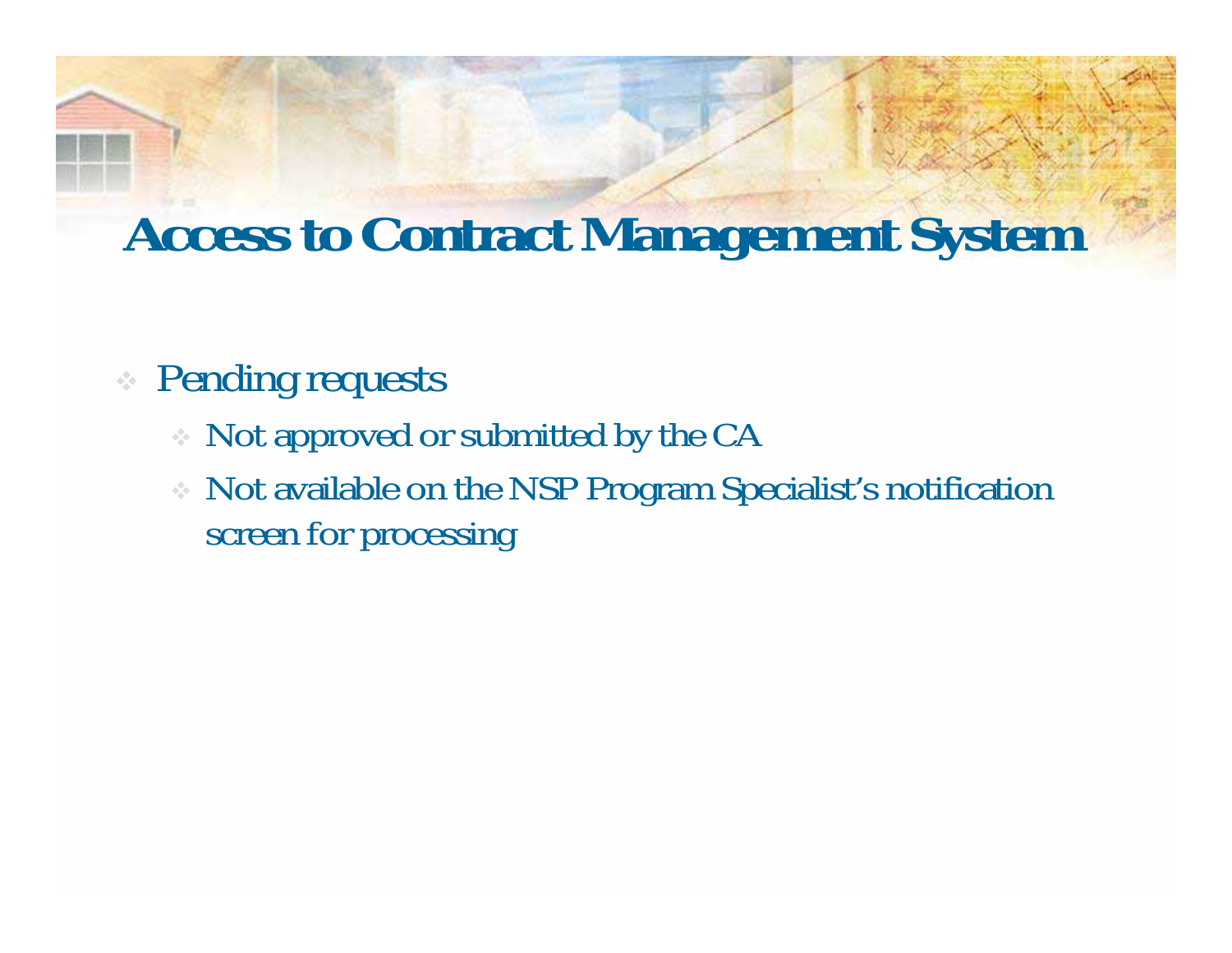### **Deficiencies**

Something is missing, incorrect, or incomplete

- If documentation submitted with a Setup Request is deficient, it will be returned to the CA and Setup will be disapproved in the Contract System
- Do NOT create a new Setup Request online. Correct the existing request and re-submit with the appropriate Support Documentation.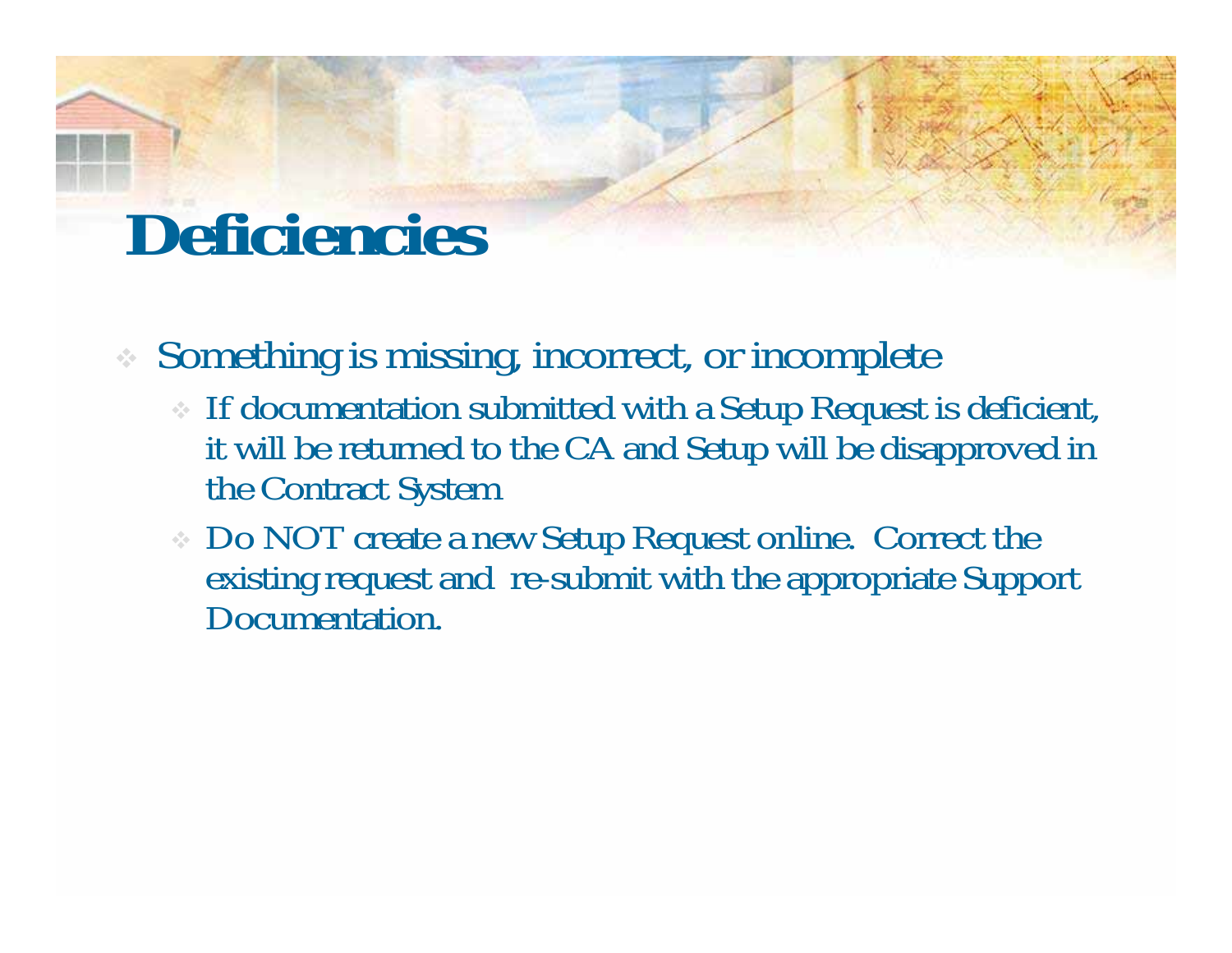# **Setup Requests**

Ensure that the project is ready for setup

- Environmental clearance has been received
- **All** eligibility factors have been verified and any title deficiencies resolved
- Submit with complete Support Documentation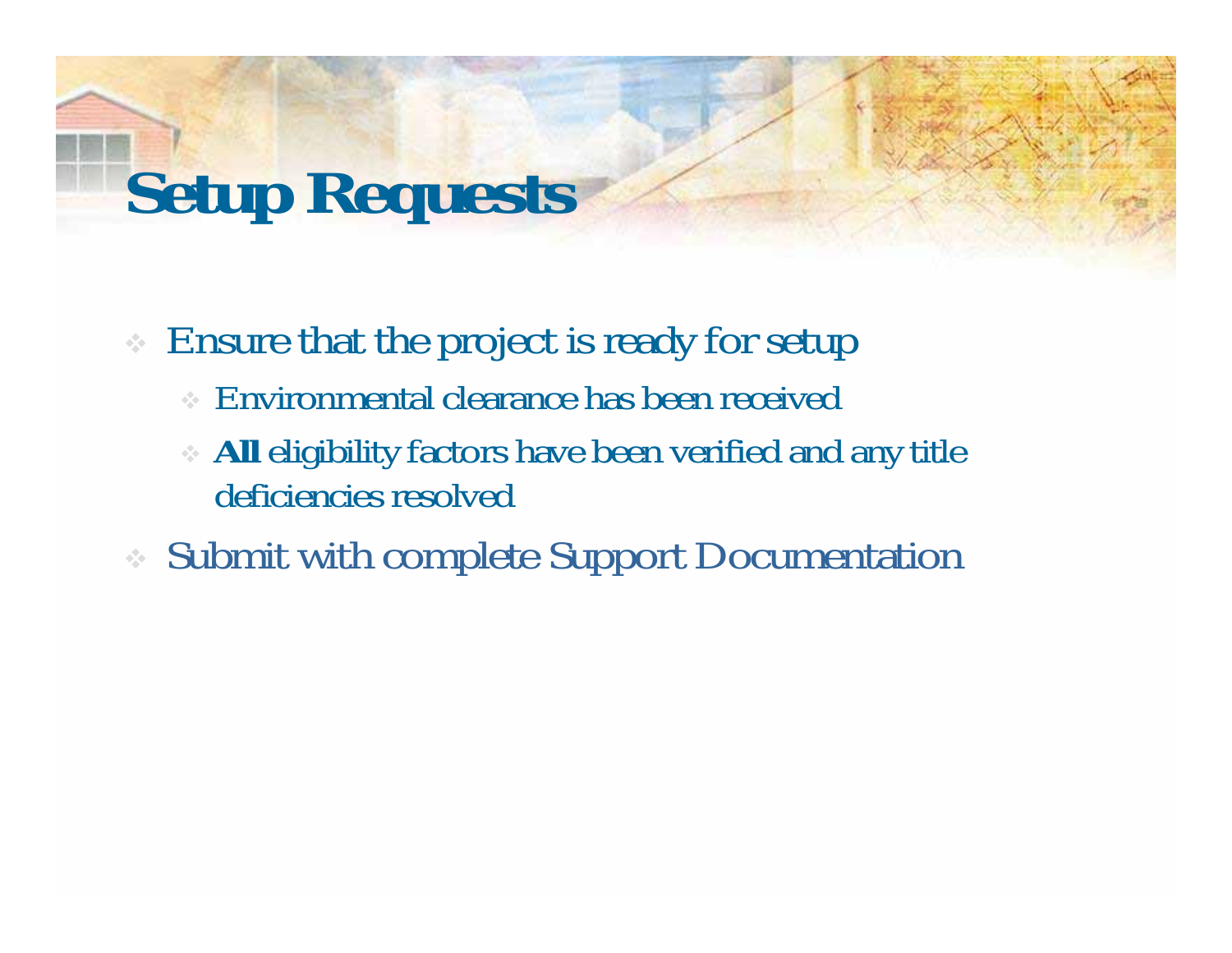### **Administrative Draws**

- First Administrative Draw Request limited to 10% of the total administrative funds
	- $\approx$  \$25,000 Administrative funds  $=$  \$2,500 first draw
- Subsequent Administrative Draw Requests
	- Cumulative percentage of administrative draws may not exceed the percentage of Project funds drawn on the Contract
	- $\approx$  50% of Project funds drawn  $=$  50% of Administrative funds
- Attach support documents to draw request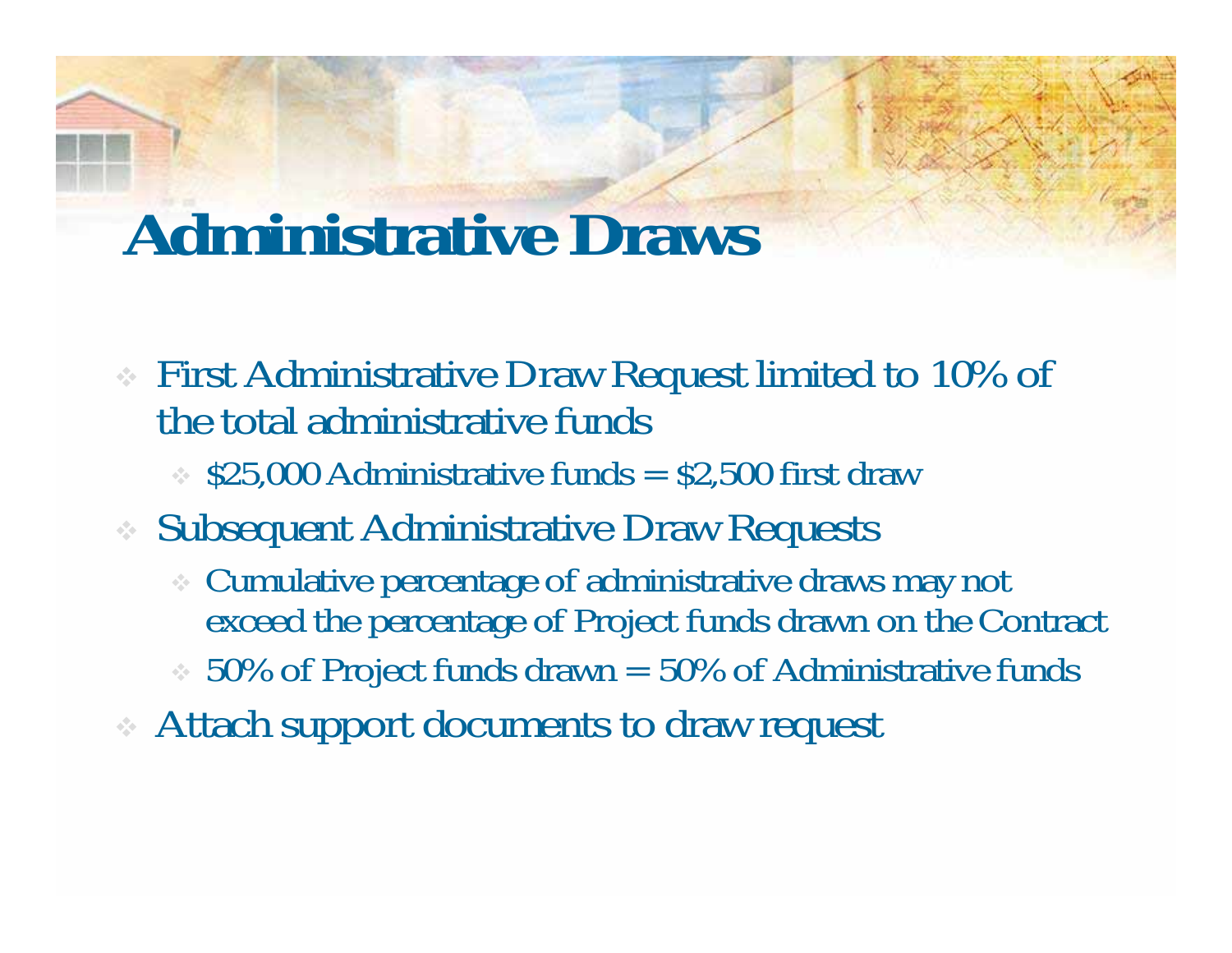### **Project Draw Requests**

- Directly associated with specific Project
	- Hard costs
	- Soft costs
- Enter request online at the Project level
- Attach support documents to draw request